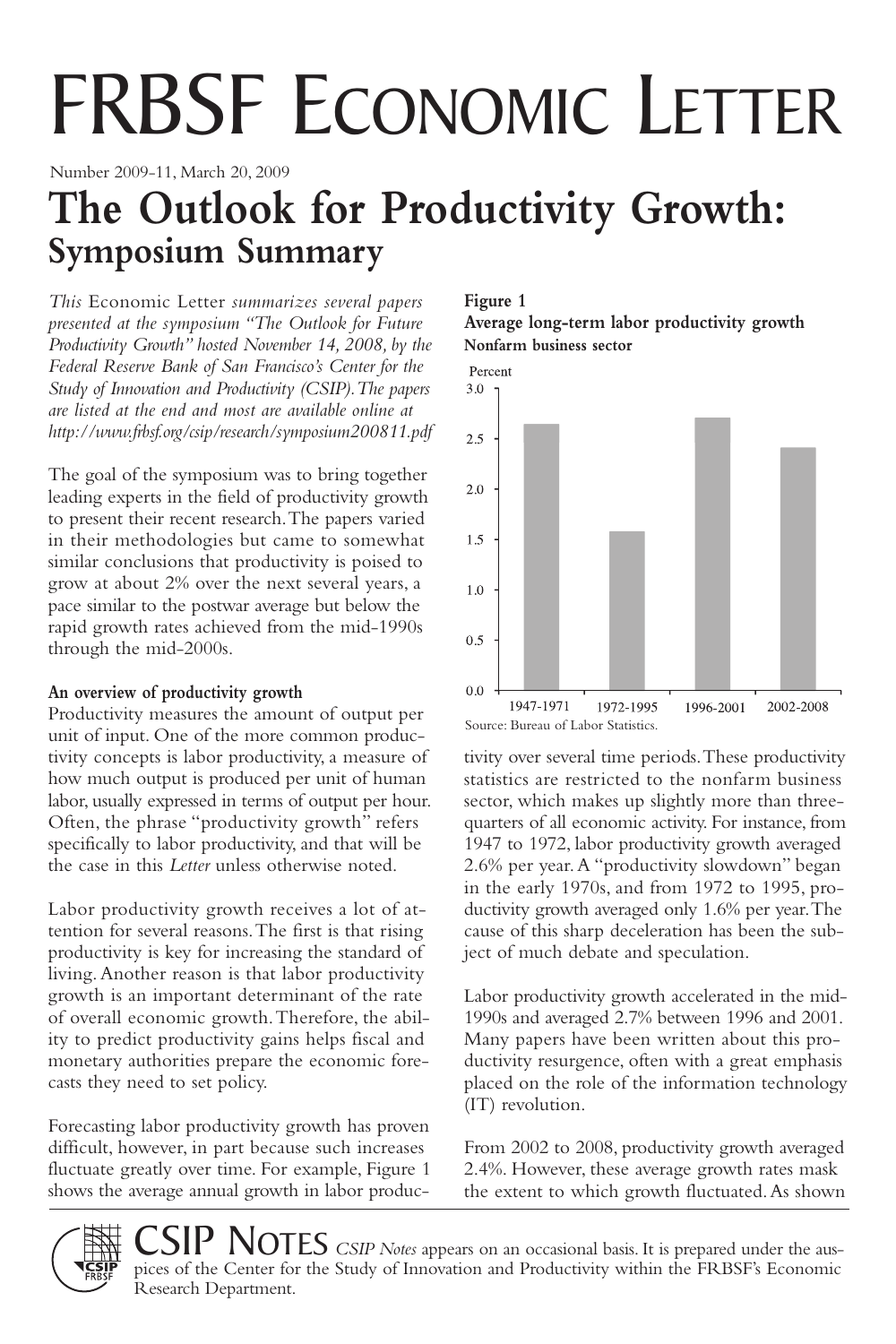in Figure 2, productivity growth can be quite volatile from year to year. For example, labor productivity growth averaged an extremely high 3.5% in the years 2002 to 2004 but slowed to an average of 1.4% over the period 2005 to 2007. More recently, productivity growth surged to 2.9% in 2008.A further complication is that productivity growth is often revised as better data become available. For instance, recent revisions lowered the estimates of average annual productivity growth by about ¼ percentage point from 2005 to 2007.

#### **Modeling productivity growth**

Given the difficulties in forecasting, the question remains:What is the outlook for future productivity growth?The papers presented at the symposium use different approaches for projecting future trends. Productivity growth depends on such factors as human capital (that is, the quality of the workforce, often measured by education) and the amount and types of physical capital, such as computers, motor vehicles, and buildings.Another important determinant is a variable known as total factor productivity (TFP), which gauges the efficiency of production, holding constant such inputs as labor and physical capital. For instance, if a factory becomes more productive by reorganizing its production line, but without changing its capital, then this would be an increase inTFP. Researchers have found that TFP plays a large role in overall productivity growth.

Several of the papers model productivity growth by developing complicated sets of equations to translate these factors into aggregate productivity forecasts.These sets of equations vary along many dimensions—including the number of sectors, the linkages between sectors, and judgments about how much emphasis should be placed on each factor—and each paper presents a different variation on this underlying model.

In an ambitious study, Jorgenson and Vu project not only productivity growth in the United States but also overall economic growth for over 100 countries. In previous work with a variety of coauthors, Jorgenson has emphasized the role of IT in productivity growth, particularly for understanding the U.S. increase in the mid-1990s. When thinking about how IT affects productivity, Jorgenson andVu emphasize productivity growth within the IT sector itself (that is, how productive the U.S. is at manufacturing IT goods) and within sectors that use IT, such as the financial

### **Figure 2**



**Nonfarm business sector, year-over-year percent change** Percent



Source: Bureau of Labor Statistics.

services industry.An important assumption in their framework is the pace of technological change in the IT sector.According to several measures, technological progress in the IT sector appears to have accelerated beginning in the mid-1990s continuing through the early 2000s. This technological progress boosted labor productivity greatly in the computer, semiconductor, and communications-equipment industries. The authors then show that in the 2000s the strong rate of growth was sustained by fast increases in productivity in sectors of the economy that were heavy IT users, such as financial services. This analysis suggests that productivity growth depends on technological progress in the IT sector, the size of the IT-producing sector, and the extent to which IT is adopted in other sectors of the economy.

According to Jorgenson and Vu, U.S productivity growth should continue at about a 2 to 2.5% pace over the next five years, based on the assumption that technological progress in the IT sector will increase at a rate close to its historical average, not at the higher rate witnessed during the latter half of the 1990s.At the same time, productivity should grow rapidly in sectors such as health care and education that have not fully reaped the gains from IT.

Oliner and Sichel, in an update to Oliner, Sichel, and Stiroh (2007), also examine the relative im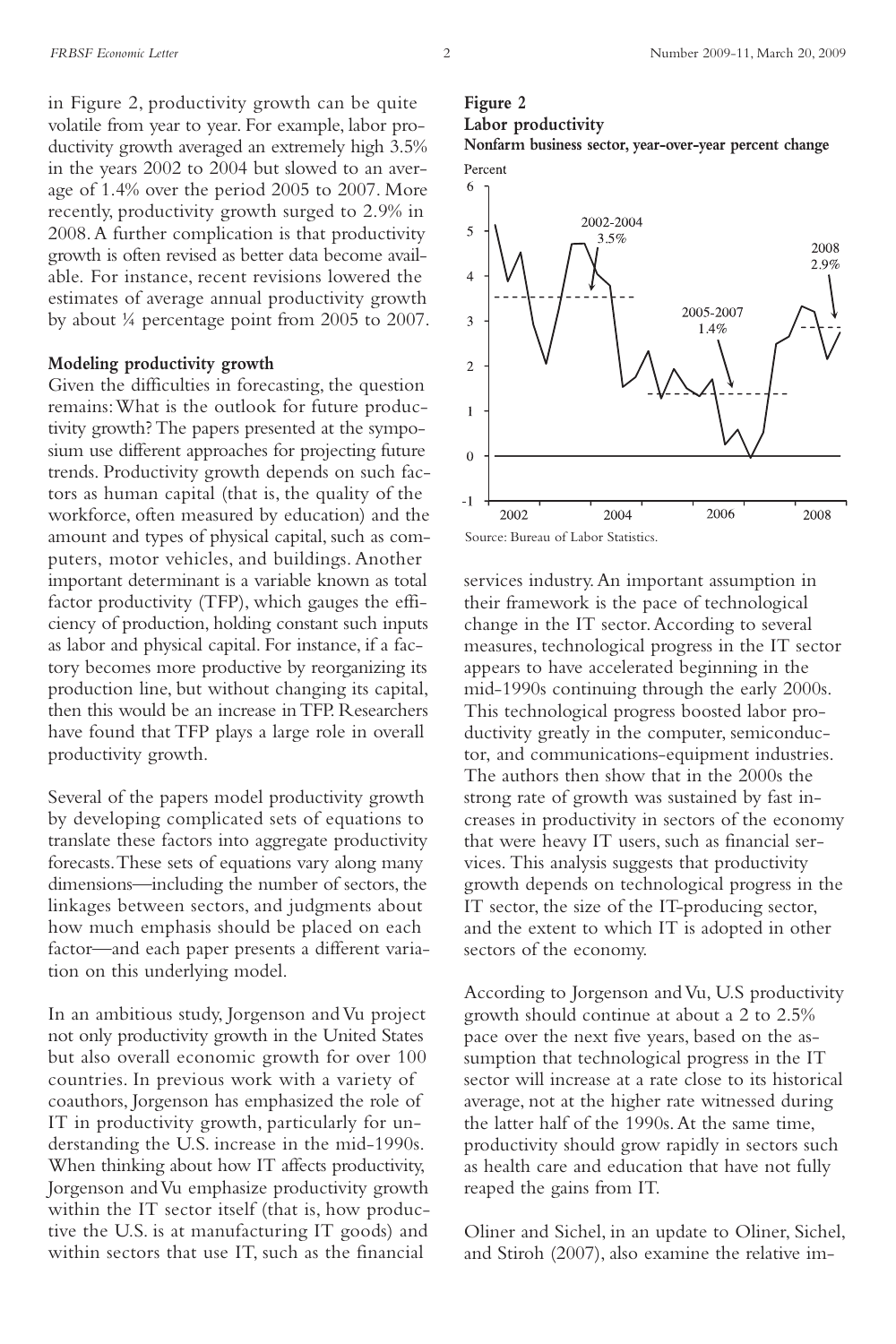portance of various factors for past productivity growth.They emphasize what is known as "intangible" capital, which is widely acknowledged to play an important role in productivity but can be difficult to measure.When examining economic and productivity growth, economists often measure physical capital. But firms also possess intangible capital, which can include such assets as firm-specific organizational structure, brand equity, and knowledge created by research and development. Using measures of intangible capital based on the work of Corrado, Hulten, and Sichel (2006), Oliner and Sichel show that growth in intangible capital helped boost productivity growth in the latter half of the 1990s but had a dampening effect on productivity growth in the 2000s.

The authors employ a complicated steady-state model with five sectors, including four IT sectors and another sector representing the rest of nonfarm business.The model relies on roughly 30 parameters to project future productivity growth, yielding a wide range of estimates, but with a midpoint of around 2%, on par with those produced by Jorgenson andVu. Oliner and Sichel's estimates depend on certain key assumptions, such as the rate of technological change in the IT sector and TFP growth in the remaining portion of the nonfarm business sector.

Basu and Fernald address not only productivity growth, but also a broader concept of potential output.Although the definition of potential output growth can vary, it is often meant to be the sum of the sustainable growth in labor, such as the growth that occurs through an increasing population, combined with productivity growth. Potential output is often taken into account when discussing monetary policy, for example, to identify when the economy is growing faster or slower than its "potential." The Basu-Fernald model has two sectors, one producing investment goods (capital) and another producing consumer goods.The authors demonstrate the importance of technological change that drives down the price of capital goods, akin to the discussions of the price of IT goods by both Oliner and Sichel, and Jorgenson and Vu. The Basu and Fernald model produces labor productivity growth of about 2% in equilibrium, close to projections in the other two papers.

#### **More judgment-based views of future productivity growth**

Gordon also examines potential output growth by focusing specifically on productivity. He argues

that the high rates of productivity growth from the mid-1990s to the mid-2000s were an extreme event not likely to be repeated, a view shared by the other authors.The share of IT investment in GDP was abnormally high in those years because of the synergies between computers and communications equipment as the Internet grew explosively. Additionally, Gordon argues that those IT applications that yield the greatest increases in productivity have already been implemented, and future advances in IT will likely yield lower efficiency gains than those seen in the past. He is less convinced than Jorgenson andVu that the health and education sectors will experience large productivity gains in the future. He projects future productivity growth closer to the rates seen from 1987 to 1997 and 2004 to 2008, about 1.7%, slightly lower than the estimates provided in the other three papers.

#### **Summary**

Given its importance, it is not surprising that many sophisticated methods have evolved to forecast productivity growth.Authors at the "Outlook for Future Productivity Growth" symposium offered a consensus view centered around 2% productivity growth in the years ahead, with some arguing that 2% is conservative and others maintaining that 2% is optimistic.

#### **Mark Doms Senior Economist**

#### **References**

- Corrado, Carol, Charles Hulten, and Daniel Sichel. 2006. "Intangible Capital and Economic Growth," Finance and Economics Discussion Series 2006-24, Federal Reserve Board. http://www.federalreserve.gov/ pubs/feds/2006/200624/200624abs.html
- Oliner, Stephen D., Daniel E. Sichel,and Kevin Stiroh. 2007."Explaining a Productive Decade." *Brookings Papers on Economic Activity* 38(2007-1) pp. 81–152.

#### **Symposium papers**

- Basu, Susanto, and John G. Fernald."What Do We Know and Not Know About Potential Output?"
- Gordon, Robert J."The Slowest Potential Output Growth in U.S. History: Measurement and Interpretation."
- Jorgenson, Dale, and Khuong M.Vu."Projecting World Economic Growth:The Contribution of Information Technology."
- Oliner, Stephen D., and Daniel E. Sichel."Explaining a Productive Decade:An Update."